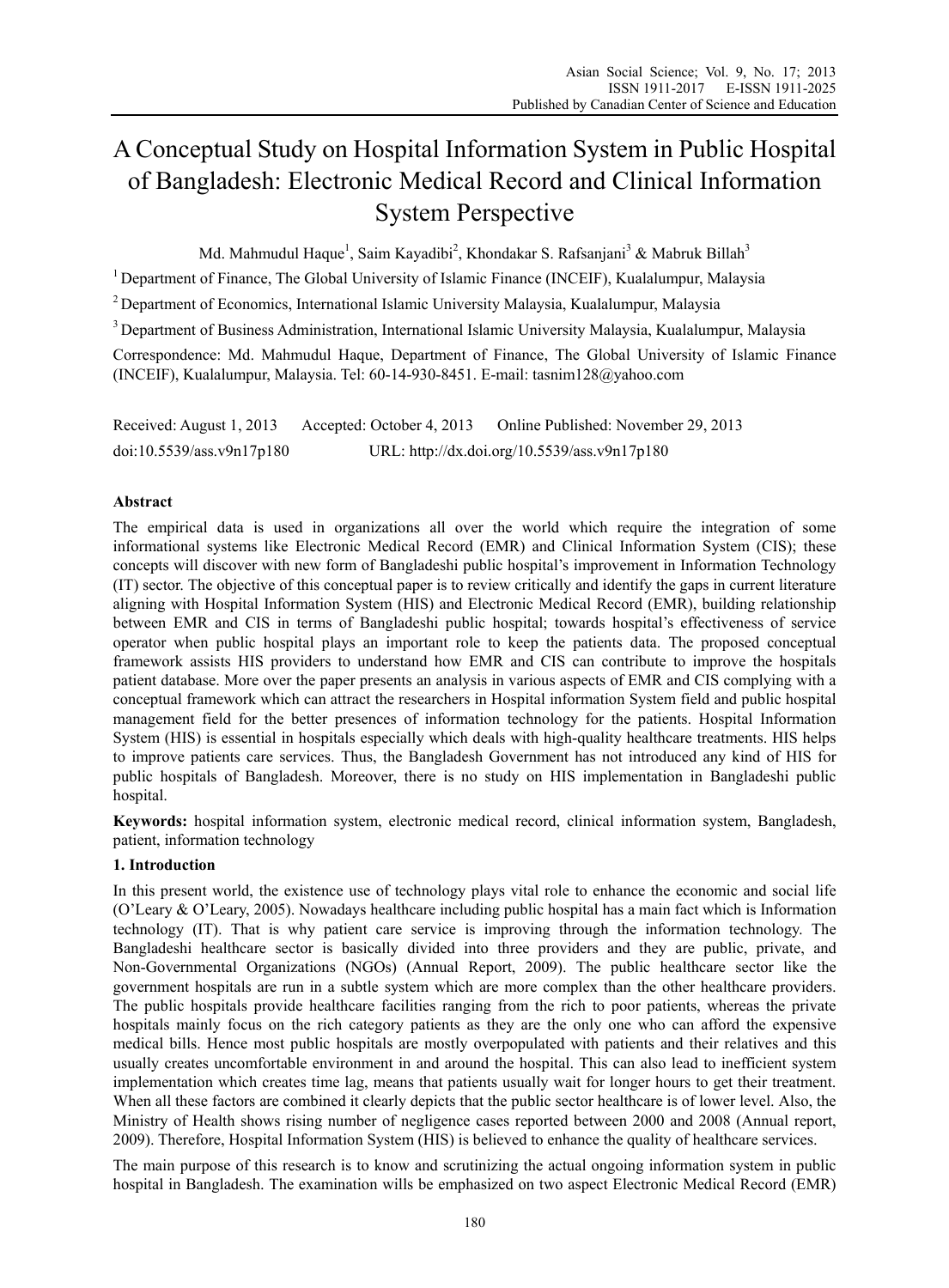and Clinical information System (CIS). There is a significant research gap exist in building up the model of EMR and CIS in the Hospital Information system (HIS) of public Hospital. On the other hand, in any developing country like Bangladesh, empirical research is incomplete and so the contribution of new knowledge in this area is essential. The present research has gathered previous empirical research on hospital information system which ultimately helped the researchers to draw a conceptual framework line for further empirical test related to Hospital information system in public hospital industry of Bangladesh.

The paper includes three steps to explain the subject matter, those are followings. First, find out the existing information about the subject matter concerning the Electronic Medical Record (EMR) and Clinical Information System (CIS) construct in the area of Hospital Information System (HIS). Secondly, The development of theoretical mechanisms combining with EMR attributes and CIS is constructed to a theory to do further empirical test to know that how patient and operator of hospital are eager to use this model in public hospital of Bangladesh to increase the productivity of hospital. Finally, the practical implications are discussed in this research which may become useful contribution to the hospital industry controllers and also to the literatures research which based on hospital information system.

This research is important because the study of hospital information system has become essential and need for the hospital operators, new implication of storing the information can be applied by them to find out the patients and hospital service holders' ultimate needs in this particular sector.

## **2. Literature Review**

## *2.1 Background of HIS in Public Hospital of Bangladesh*

The civil society group (Bangladesh Health Watch) makes for some shocking discloses about The State of Health in Bangladesh report in 2007, this report is talking about on human resources in the health care sector, the gloomy facts of the story are that Bangladesh is still running a surprising scarcity of over 60,000 doctors (currently figure 31,000 physicians), and also have a shortage of almost 140,000 nurses (Mahmood, 2012). It is because, statistical information reveals that only 25% of the population is used publicly funded health care system every day, on an average, 1,432 patients come to the outdoor and 450 to the emergency units of the hospital, while 184 patients are admitted to the indoor for treatment. From this statistical approach approximately 44300 patients come to the outdoor and 13000 people get the emergency units of the overall performance in all of the public hospital of Bangladesh. On the other hand, this country has a keen lack of medical technologists and associated health professionals and these are physiotherapists, laboratory assistants, x-ray technicians, etc. Approximately there are 25 departments, 48 units, and 45 wards in Dhaka Medical College Hospital. Even though this research has considered this information for a single public hospital but it can represents other hospital as well. (Akter & Islam, 2006; Ministry of Health and Family Welfare, 2003).

Furthermore, the patients of the public hospital of Bangladesh also face technical irregularity. The mainly observable crisis is lack of time. For this reason many patients do not get enough time after admission in the hospital (Akter & Islam, 2006; Chowdhury et al., 2006) depicts that 71% of the patients mentioned that they had to wait for the doctors on an average 78 minutes. This situation could be worsening during the monsoon season and other recurrent natural disasters, the already meager services for the urban and rural population were severely disrupted. (Lopez, 1988).

#### *2.2 Hospital Information System (HIS)*

Schreiweis & Heilbronn, (2010) mentioned that at the present world, hospital information systems (HIS) are a vital point of patient care. HIS provides best information, to the right people and the right place. The world has shortage of technical support in medical care. However, hospital information systems (HIS) are the solution of patient care, helps to make proper decisions (Patrice et al., 1995; Andre & Vimla, 2004). The computer has become essential to health care system, driven in part by stimulated growth of digital applications and communication technologies over the last two decades. That is why HIS system is the new development of health care system (Chamorro, 2001). According to Heller (1995) Hospital information Systems (HIS) is very essential for technological decade. HIS provides great efforts to Medical Information System (MIS). Nowadays, HIS system is the new system which is spreading throughout the world. So in HIS system, there is one model which is called Electronic Health Records (EHRs). HIS model has benefit to minimize the cost (Miller & West, 2007). In HIS system, Electronic Medical Records (EMRs) and Clinical Information System (CIS) which creates a new model for improving patient safety, evolving coordination of care, and clinical decision making (Catherine et al., 2009). To concern HIS, there are two model introduced under the HIS which are electronic Medical records (EMRs), and Clinical Information System (CIS) where it would be helpful for patient care, patient safety (Robert et al., 2009).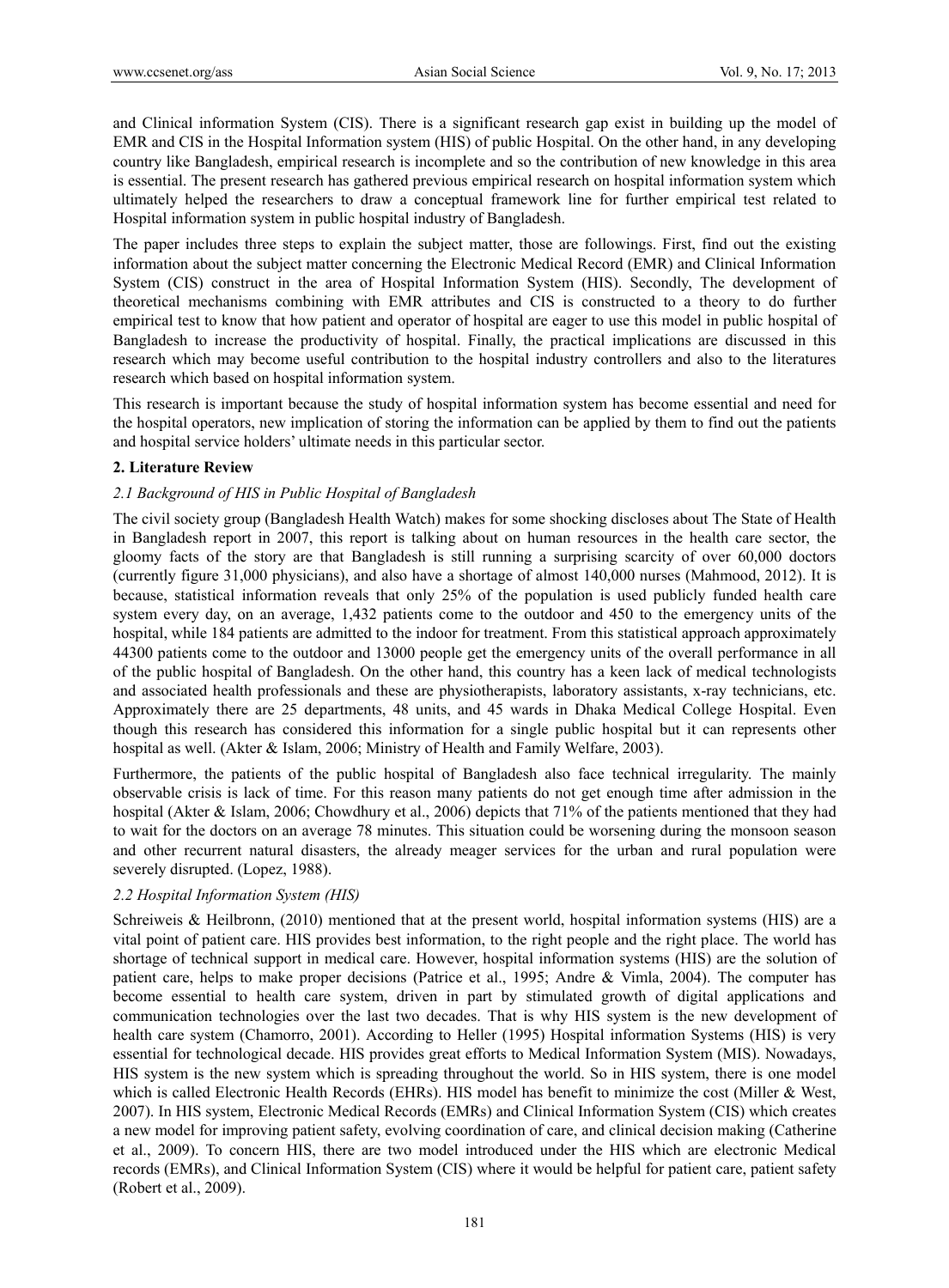## **3. Conceptual Framework Development**

#### *3.1 Electronic Medical Record (EMR)*

EMR system helps through electronic proposed information and at the same time it omits the use of the paper based system. It is used to make review of the practitioner responses, discharge summaries, and consultants' letters. The referral data and review were examined under this. The conflict between primary and secondary care has been inputted, though the diagnosis and procedural data have been found to improve the quality documents of primary care. The reliability of the data is about eighteen studies which are used in national statistics or survey (Eames, 1995; Department of General Practice. GPASS data validation report, 1995; Oxfordshire, 2000; Oxford: Primary Care Information Services (PRIMIS), 2000; Thiru et al., 1999; Nazareth et al., 1993; Pearson et al., 1996; Whitelaw et al., 1996; Kaye et al., 2000; Hansell et al., 1999; Hollowell, 1997; Boydell et al., 1995; Hassey et al., 2001; Meal et al., 2000; Martin, 1995; Njalsson, 1992; Simpson et al., 2001; Grimsmo et al., 2001).

It is believed that this is the orderly diagnosis to evaluate the dignified quality of data in primary care. After 1995 the use of EMR has increased. The essential publications provide framework which is classified and categorized. The patient identification and diagnostic data were the main point of preferable studies and surveys. It will be best applied for an environment vital influence comes from external forces (for example, leap of scientifically development). The shortage of interrupted in studies passivity and inability of in the study environment of researchers. The appraisal of data quality has favored the selection of practices that embrace technology and was the likely reason for purposive sampling in many studies. Consequently, the EPR quality reported in the literature is likely to be an overestimate of the general picture (Thiru et al., 2003)

The elements of the EPR are investigated (numerator) and the components of the reference standard is used to appraise its quality (denominator) where often not clearly defined within the literature (for instance, diagnostic code/diagnostic criteria). Once there was trial to define but found inconsistency between studies. This make the comparisons risky and meta-analytical interpretation of results impossible which may be a reflection of the immaturity of the discipline which is more standardized approaches have not yet evolved (Thiru et al., 2003). Many barriers to and facilitators of EMR implementation have been identified. However, there is a lack of evidence about what helps to facilitate information technology adoption among health care providers (Gagnon et al.; Cochrane Database System Rev 2009).

Little is known about how primary health care providers use the specific features of EMRs (Simon et al., 2007) and few studies explore the longitudinal aspects of early EMR implementation and later adoption in primary health care (El-Kareh et al., 2009; Kaelber et al., 2005; Gadd et al., 2001). The prim object of the analysis is to identify themes regarding the ongoing EMR use is quite common among the practice sites. These practices moves beyond the implementation stage and is focused on the use of the EMR. Factors that delayed and provoked continuing use is emerged. The hindrance usage includes (1) information technology challenges such as learning to use the EMR, electronic connectivity, and scanning; and (2) variability in EMR use. Two factors motivate the ongoing usage: (1) The improved efficiency in providing patient care, and (2) the actual competency with computers and the EMR System (Amanda et al., 2012). Computer skills have been counted as lack from the previous studies (Simon et al., 2007; Gans et al., 2005; Boonstra et al., 2010; Simon et al., 2008). The struggle has done by the previous study was struggling to implement the EMR (Terry et al., 2009). The physicians and nurses are less satisfied to use the patient records as scanned images compare with the use of EMR (Lium et al., 2006).

#### *3.2 Clinical Information System (CIS)*

According to (Kleinke, 2005) The U.S. health care system is continuing to adopt failed information technologies which create deficiently impacts economic problems. So now a day there is clinical information system (CIS) which is enhancing day by day. Health care of people needs clinical information system (CIS) which is involved in health information system and its terms are very efficient for present world to promote the HIS system (Detmer & Steen, 1996). It is because the benefits the using this informational technologies for health care work can be fruitful to reduce excessive work load (Detmer & Steen, 1996).

On the other hand according to (Kleinke, 1998), proper patient care, patient safety, and accurate information of health care can be possible using CIS. According to (Greene et al., 2012), there are two systems which can be used to data documentation and investigation; firstly, the "rapid learning health system" posited as a conceptual strategy and its process begins with problem reorganization and characterization and data to identify gaps in patient experience, excellence justification, and efficiency and then search for proof-based resolution. Secondly, to inducement the transformation, it means to pull out recent developments in health information technology and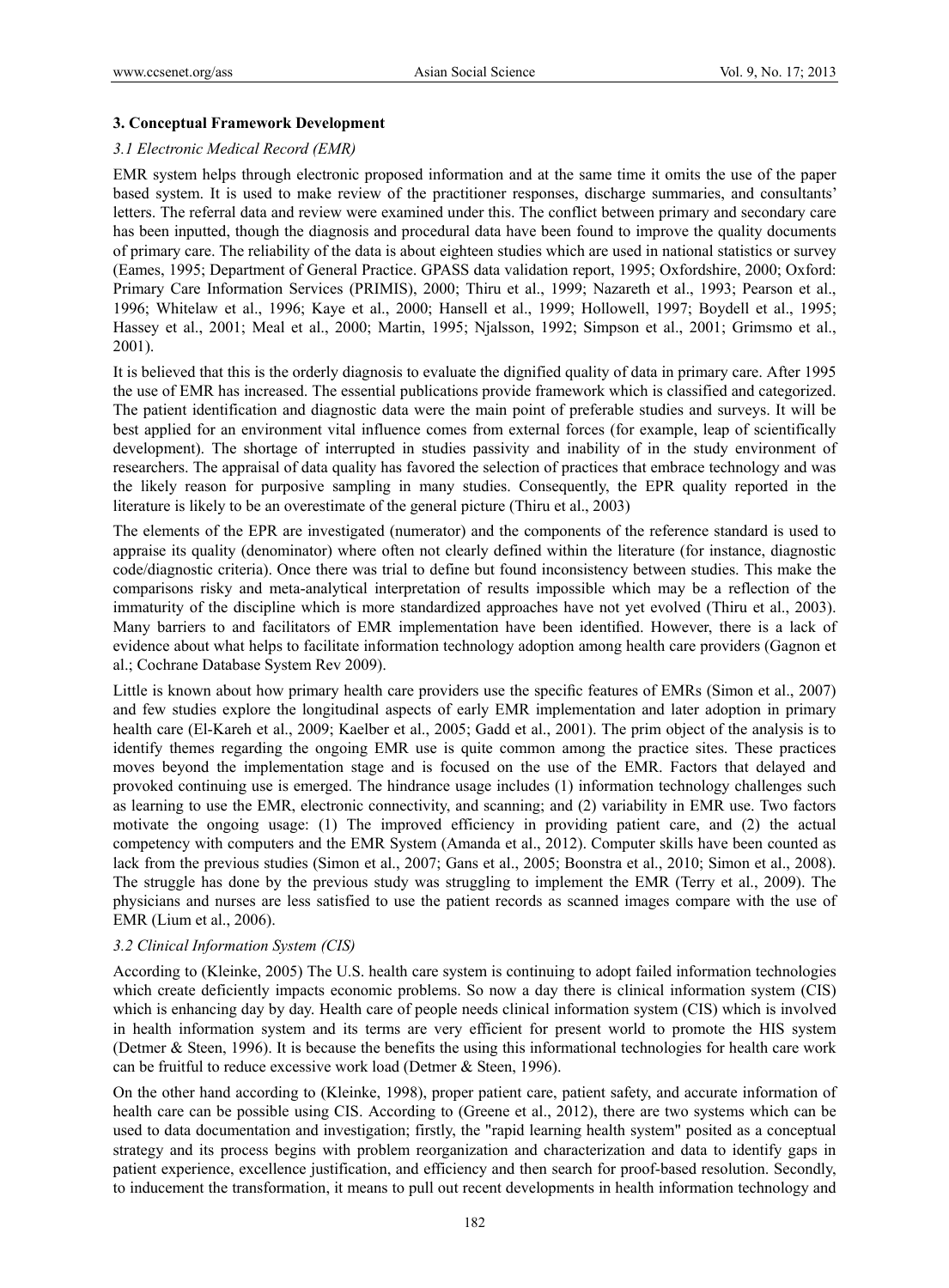a growing health data substructure to access and apply evidence in real time, while simultaneously drawing knowledge from real-world care delivery processes to promote innovation and health system change based on severe, generalized research (Greene et al., 2012).

The CIS design work and option of safety improvements each involved primary care clinicians, content experts, information technology personnel, researchers, and clinic staff to develop core components for the entire system and elements that could vary locally. The opioid prescribing initiative combined design and prototyping into an intensive week-long workshop where representatives from across the organization refined new care processes, developed standardized patient education materials, and identified specialty care consultants to help manage complex cases. This intensive effort, based on east available evidence, allowed all stakeholders iteratively develop and refine the tools and resources needed to improve prescribing safety (Roberts et al., 2001; Nelson et al., 2002). The highest quality, most affordable care provided for just about anything where the main factor is to satisfy the customers. CIS users are quite advance in terms of access and resolve the problems from inherited information from trusted sources. In a health care system competition for consumer's attention will be driven by quality and affordability (Roberts et al., 2001).

Following the precaution of the past literature reviews; this research concentrates more on conceptual framework of Hospital information System (HIS) by using Electronic Medical Record (EMR) and Clinical Information System model. This Hospital Information System framework emphasizes on EMR and CIS. The independent variables are positively related to the consumer's purchases or deal intention using broadband internet service. The diagram framework is given below:



Figure 1. Conceptual framework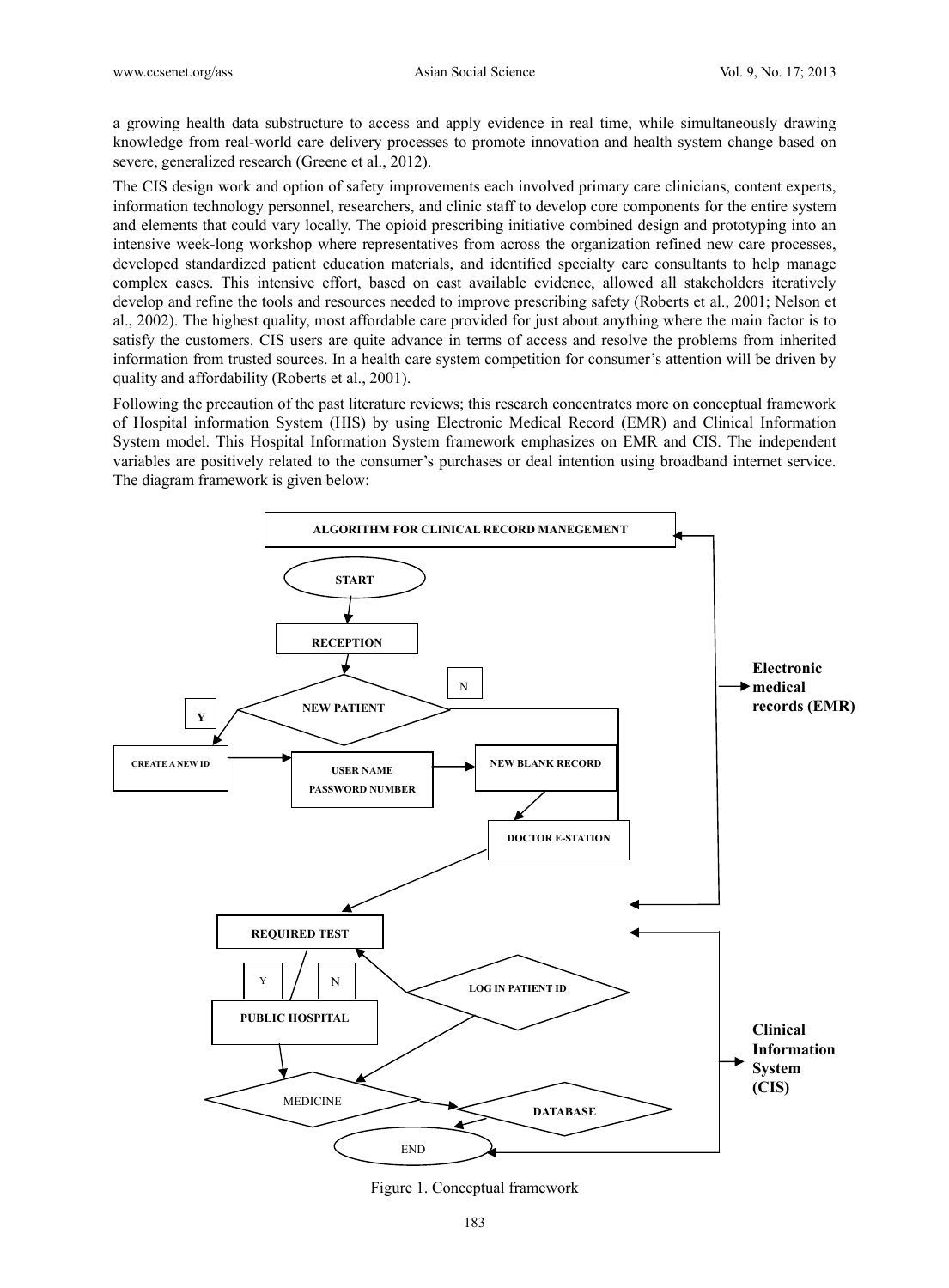The following proposition researchers can draw which have already highlighted in the conceptual framework:

P1: Electronic Medical Record plays a significant role on Hospital Information System of a medical service provider's service where the new patient plays a mediating variable.

P2: Clinical Information System plays a significant role on Hospital Information System of a medical service provider's service where the new patient plays a mediating variable.

#### **4. Practical Implication**

At present, research that directly linked the combine concepts of various Hospital Information System models combining with EMR and CIS on understanding public and private hospital information system which has lot of gap between patient and hospital service holder. The need for understanding the integration between historical data and new concepts followed by the discovered new model of hospital information system in Bangladeshi public hospital are essential. This knowledge gap can be filled by this conceptual paper. Until now lot of researchers proposed hospital information systems to understand the relationship among Financial Information System (FIS), Laboratory Information System (LIS), Nursing Information System (NIS), Pharmacy Information System (PIS), Picture Archiving and Communication System (PACS), and Radiology Information System (RIS) but problem raised from Electronic Medical Record (EMR) which can be combine effect on hospital information system which didn't have adequate consideration and the present researchers have continued to raise concerns it. In this study, researchers have elaborated several attributes of hospital information system which may suggesting that there is link between EMR and CIS to maximize their overall service to attract more patient from the society who are intend to go private hospital. This research also suggested that EMR and CIS both have direct and indirect effect on patient and also on hospital itself. To understand the hospital information system of the public hospital in Bangladesh researchers designed to believe that the proposed conceptual model can provides both a theoretical contribution and managerial contribution. The researchers strongly believed foundation of this primary study need to test empirically in future to evaluate the perception of hospital operator and patient as well. The researchers recommend paying specific attention to this issue in further research by the academicians also add value in the Automated Treatment System (ATS) which is the limitation of this study.

#### **5. Conclusions and Further Recommendations**

This paper has main concept is HIS issues and its link with EMR and CIS. On the other hand, there are several policies for the hospital service holder who is in effort to changes the hospital's overall system through understanding patients demand. What are the items explained above are active in nature which must be noted. Researchers extended that the correlation between these fundamentals be given vigilant thought and consideration if public hospital is desired to attain by this new system. This model will reduce the cost of the hospital and patient as well where public hospital could be more competitive to private hospital of Bangladesh.

On the other hand, it is important to be remembered these interaction on the proposed model do not stand alone; for instance, Electronic medical Record even fulfillment of Clinical information system will not assist all time to satisfy the patient in public hospital because of limitation of this model. Further research empirical research is essential to measure the system proposed in this model empirically to test the relationship so that public hospital industry will get a comprehensive framework to practice in their hospital to sustain economic growth of Bangladesh.

#### **References**

Akter, T., & Islam, S. (2006). *Dhaka Medical College Hospital: A Diagnostic Study*.

Amanda, L., Terry, J. B. B., Denomme, M. A. L. B., Thind, M. D. A., & Stewart, M. (2012). *JABFM.* 

- Boonstra, A., & Broekhuis, M. (2010). Barriers to the acceptance of electronic medical records by physicians from systematic review to taxonomy and interventions. *BMC Health Serv. Res., 10*, 231. http://dx.doi.org/10.1186/1472-6963-10-231
- Chamorro, T. (2001). Computer-based patient record systems. *Seminars in Oneology Nursing, 17*(1). http://dx.doi.org/10.1053/sonu.2001.20416
- Chen, C., Garrido, T., Chock, D., Okawa, G., & Liang, L. (2009). The Kaiser Permanente Electronic Health Record. *Transforming and Streamlining Modalities of Care, Health Affairs, 28*(2), 323-333. http://dx.doi.org/10.1377/hlthaff.28.2.323
- Chowdhury et al. (2006). Equity in use of home-based or facility-based skilled obstetric care in rural Bangladesh: An observational study. *Lancet, 367*, 327-332. http://dx.doi.org/10.1016/S0140-6736(06)68070-7

Degoulet, P., Jean, F. C., & Safranh, C. (1995). The health care professional multimedia workstation: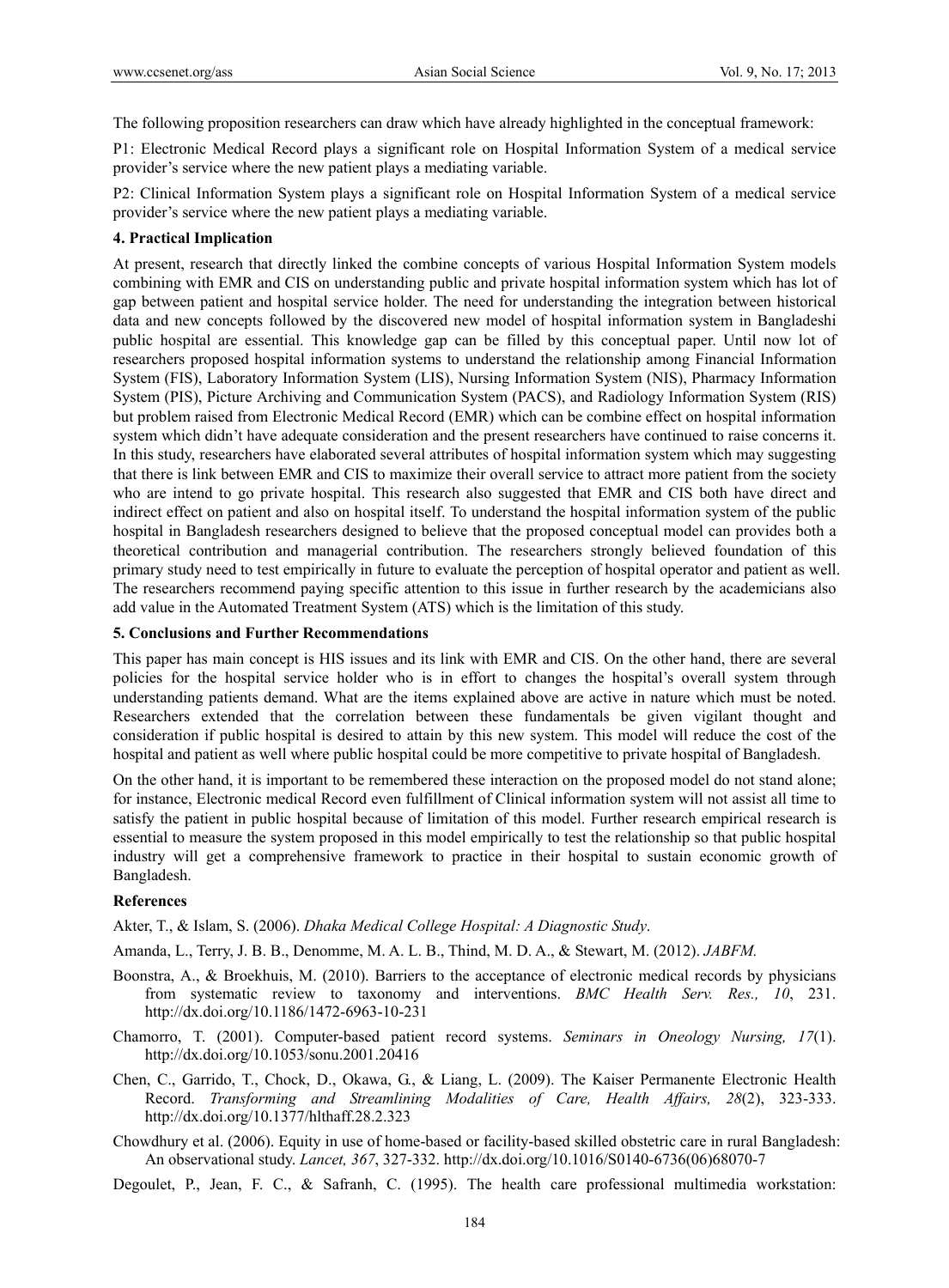Development and integration issue*. International Journal of Bio-Medical Computing, 39*. http://dx.doi.org/10.1016/0020-7101(94)01089-J

Department of General Practice. (n. d.). *GPASS data validation report*. Aberdeen: University of Aberdeen. 1995.

- Detmer, D. E., & Steen, E. B. (1996). The computer-based record: patient moving from concept toward reality. *International Journal of Bio-Medical Computing, 42.* http://dx.doi.org/10.1016/0020-7101(96)01176-2
- Eames, M. (1996). *The general practice research database: Data quality in measuring morbidity and health: What information can general practice deliver*. Hatfield: University of Hertfordshire.
- El-Kareh et al. (2009). Trends in primary care clinician perceptions of a new electronic health record. *J. Gen. Intern. Med., 24*, 464-468. http://dx.doi.org/10.1007/s11606-009-0906-z
- Ferrara, F. M. (1998). The standard 'Healthcare Information Systems Architecture' and the DHE middleware*. International Journal of Medical Informatics, 52*. http://dx.doi.org/10.1016/S1386-5056(97)00123-8
- Gadd, C. S., & Penrod, L. E. (2001). Assessing physician attitudes regarding use of an outpatient EMR: A longitudinal, multi-practice study. *Proc. AMIA Symp.*, 194-198.
- Gagnon et al. (2009). Interventions for promoting information and communication technologies adoption in healthcare professionals. *Cochrane Database Syst. Rev.*, (1). http://dx.doi.org/10.1002/14651858.CD006093.pub2
- Gans, D., Kralewski, J., Hammons, T., & Dowd, B. (2005). Medical groups' adoption of electronic health records and information systems. *Health Aff., 24*, 1323-1333. http://dx.doi.org/10.1377/hlthaff.24.5.1323
- Greene, S. M., Reid, R. J., & Larson, E. B. (2012). Implementing the Learning Health System: From Concept to Action. *American Journal of Public Health, 102*(6).
- Grimsmo, A., Hagman, E., Faiko, E., Matthiessen, L., & Njalsson, T. (2001). Patients, diagnoses and processes in general practice in the Nordic countries. An attempt to make data from computerised medical records available for comparable statistics. *Scand. J. Prim. Health Care Supply, 19*, 76-82. http://dx.doi.org/10.1080/028134301750235277
- Hansell, A., Hollowell, J., Nichols, T., McNiece, R., & Strachan, D. (1999). Use of the general practice research database (GPRD) for respiratory epidemiology: a comparison with the 4th morbidity survey in general practice (MSGP4). *Thorax, 54*, 413-419. http://dx.doi.org/10.1136/thx.54.5.413
- Hassey, A., Gerrett, D., & Wilson, A. (2001). A survey of validity and utility of electronic patient records in a general practice. *BMJ, 322*, 1401-1405. http://dx.doi.org/10.1136/bmj.322.7299.1401
- Health, Nutrition and Population Sector Program. (2003). *Government of Bangladesh, Industry of Health and Family Welfare*.
- Heller, E. E. (1995). The computer-based patient record vision contrasted with HIS/MIS. *International Journal of Bio-Medical Computing, 39.* http://dx.doi.org/10.1016/0020-7101(94)01073-A
- Hollowell, J. (1997). The general practice research database: quality of morbidity data. *Popul. Trends, 37*, 36-40.
- Kaelber, D., Greco, P., & Cebul, R. D. (2005). Evaluation of a commercial electronic medical record (EMR) by primary care physicians 5 years after implementation. *AMIA Annu. Symp. Proc., 1002*.
- Kaye, J. A., Derby, L. E., Mar-Melero-Montes, M., Quinn, M., & Jick, H. (2000). The incidence of breast cancer in the General Practice Research Database compared with national cancer registration data. *Br. J. Cancer, 83*, 1556-1558. http://dx.doi.org/10.1054/bjoc.2000.1493
- Kleinke, J. D. (2005). Dot-Gov: Market Failure and The Creation of a National Health Information Technology System*. Health Affairs, 24*(5), 1246-1262. http://dx.doi.org/10.1377/hlthaff.24.5.1246
- Kushniruk, A. W., & Patel, V. L. (2004). Cognitive and usability engineering methods for the evaluation of clinical information systems*. Journal of Biomedical Informatics, 37*
- Lium, J. T., Laerum, H., Schulz, T., & Faxvaag, A. (2006). From the front line, report from a near paperless hospital: mixed reception among health care professionals. *J. Am. Med. Inform Assoc., 13*, 668-675. http://dx.doi.org/10.1197/jamia.M2108
- Lopez, S. (1988). *A rural family planning center Courtesy*. Bangladesh Ministry of Information.
- Mahmood, A. S. (2012). *Health Systems in Bangladesh, 1*(1), 1.
- Martin, R. (1995). The doctor's independent network database: Background and methodology. *Pharmaceutical Med., 9*, 165-176.